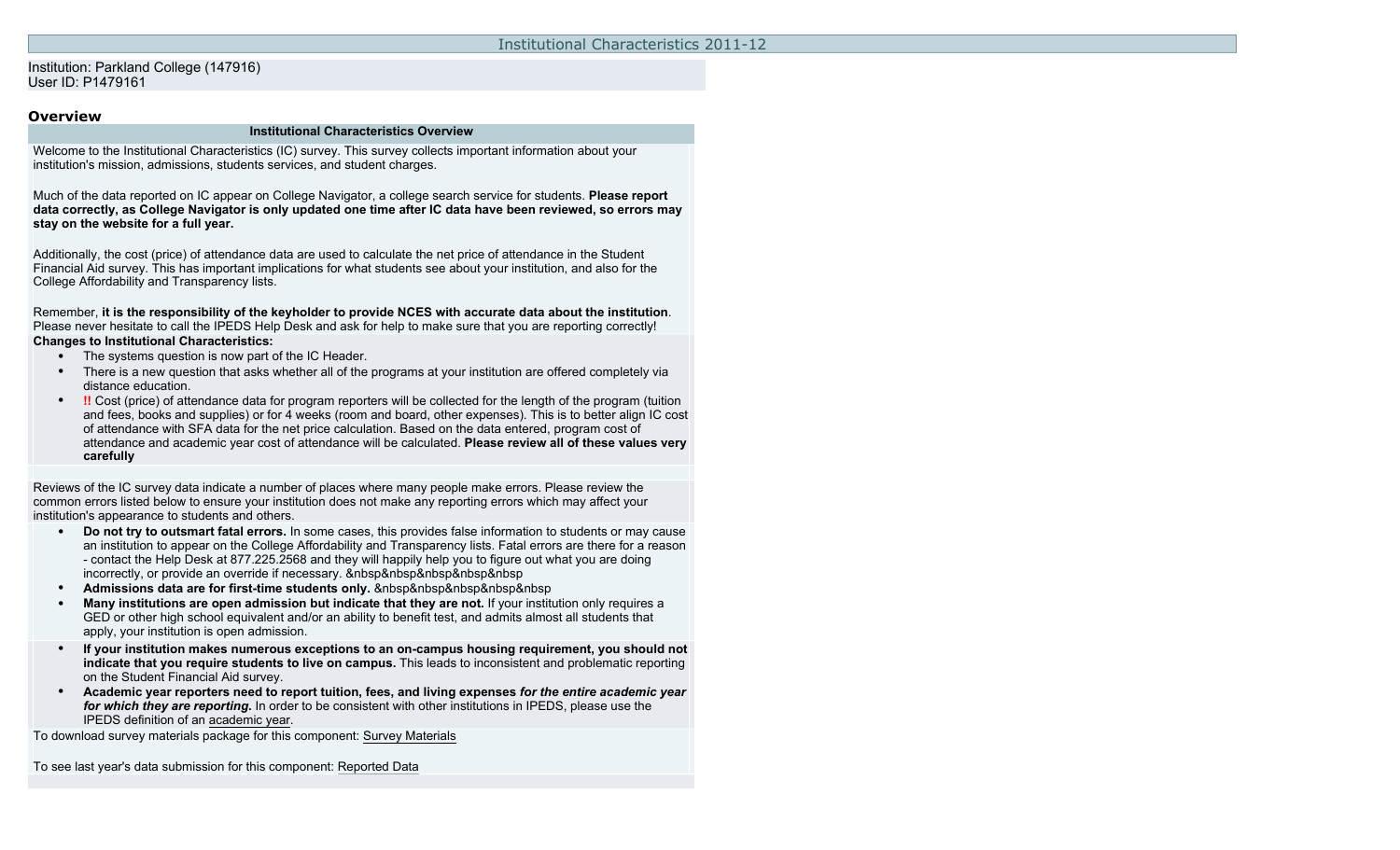# **Part A - Mission Statement**

| 1. Provide the institution's mission statement or a web address (URL) where the mission statement can be                                        |                                                                                        |  |  |  |  |
|-------------------------------------------------------------------------------------------------------------------------------------------------|----------------------------------------------------------------------------------------|--|--|--|--|
| found. Typed statements are limited to 2,000 characters or less. The mission statement will be available to the<br>public on College Navigator. |                                                                                        |  |  |  |  |
| Mission Statement URL:                                                                                                                          | http://www.parkland.ed                                                                 |  |  |  |  |
|                                                                                                                                                 | Please begin URL with "http://" or "https://"                                          |  |  |  |  |
| <b>Mission Statement</b>                                                                                                                        |                                                                                        |  |  |  |  |
|                                                                                                                                                 |                                                                                        |  |  |  |  |
|                                                                                                                                                 | 2. Are all the programs at your institution offered completely via distance education? |  |  |  |  |
| Yes                                                                                                                                             |                                                                                        |  |  |  |  |
| No.<br>$\bullet$                                                                                                                                |                                                                                        |  |  |  |  |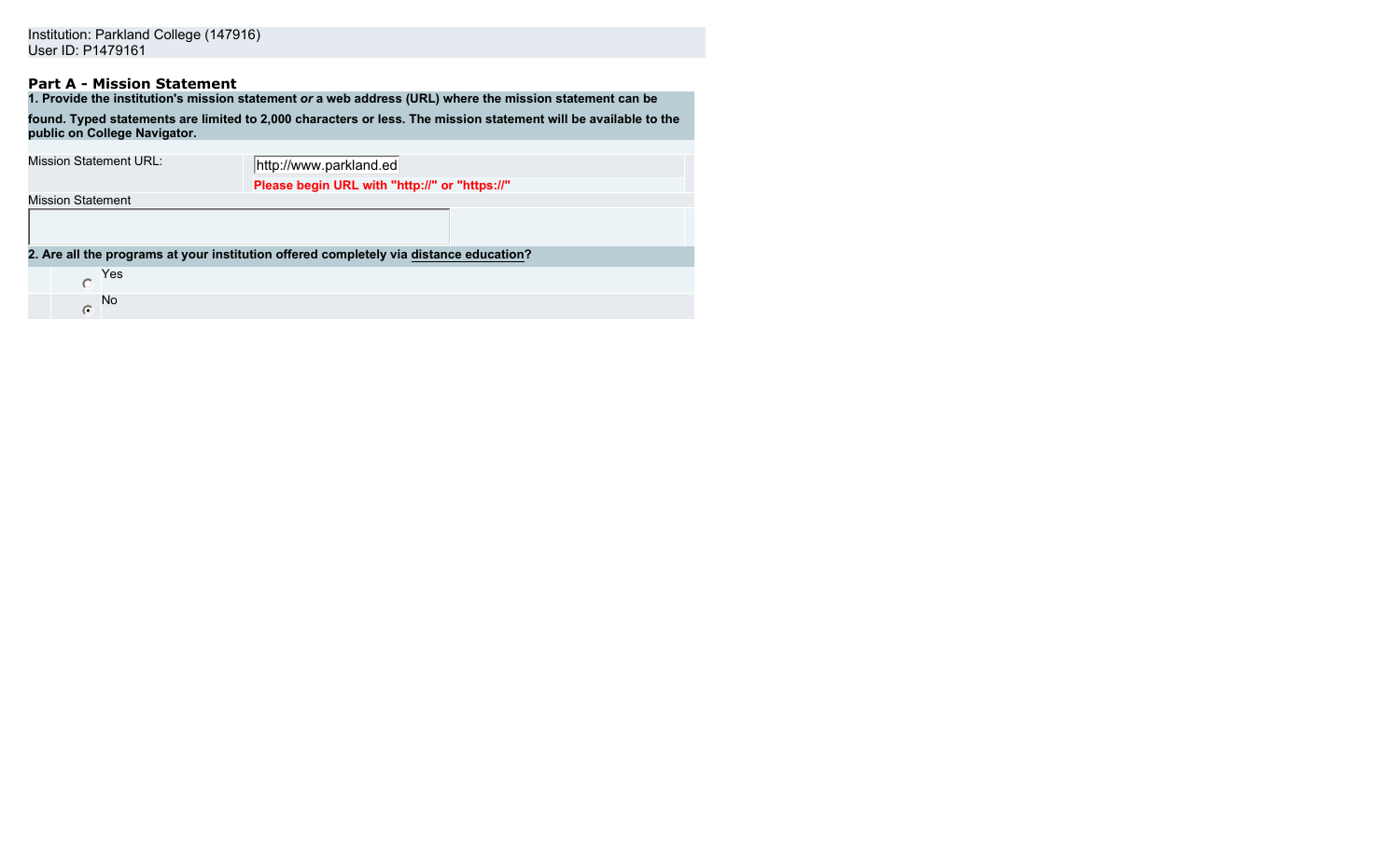# **Part B - Admissions and Estimated Enrollment**

### **1. Does your institution have an open admission policy for all or most entering first-time degree/certificate-**

# **seeking undergraduate-level students?**

If the only requirement for admission is a high school diploma or GED/other equivalent, your institution is still considered open admission. Institutions that require only an Ability to Benefit or similar test beyond the diploma/equivalent, and only reject a very small number of students based on the test, are also considered open admission.

If your institution does not have an open admission policy, you will be expected to answer additional questions (B2, B3, and B4) regarding your admissions procedures and admissions yield.

- Yes
- No  $\bigcap$

**<sup>4</sup>** You may use the space below to provide context for the data you've reported above. These context notes **will be posted on the College Navigator website, and should be written to be understood by students and parents.**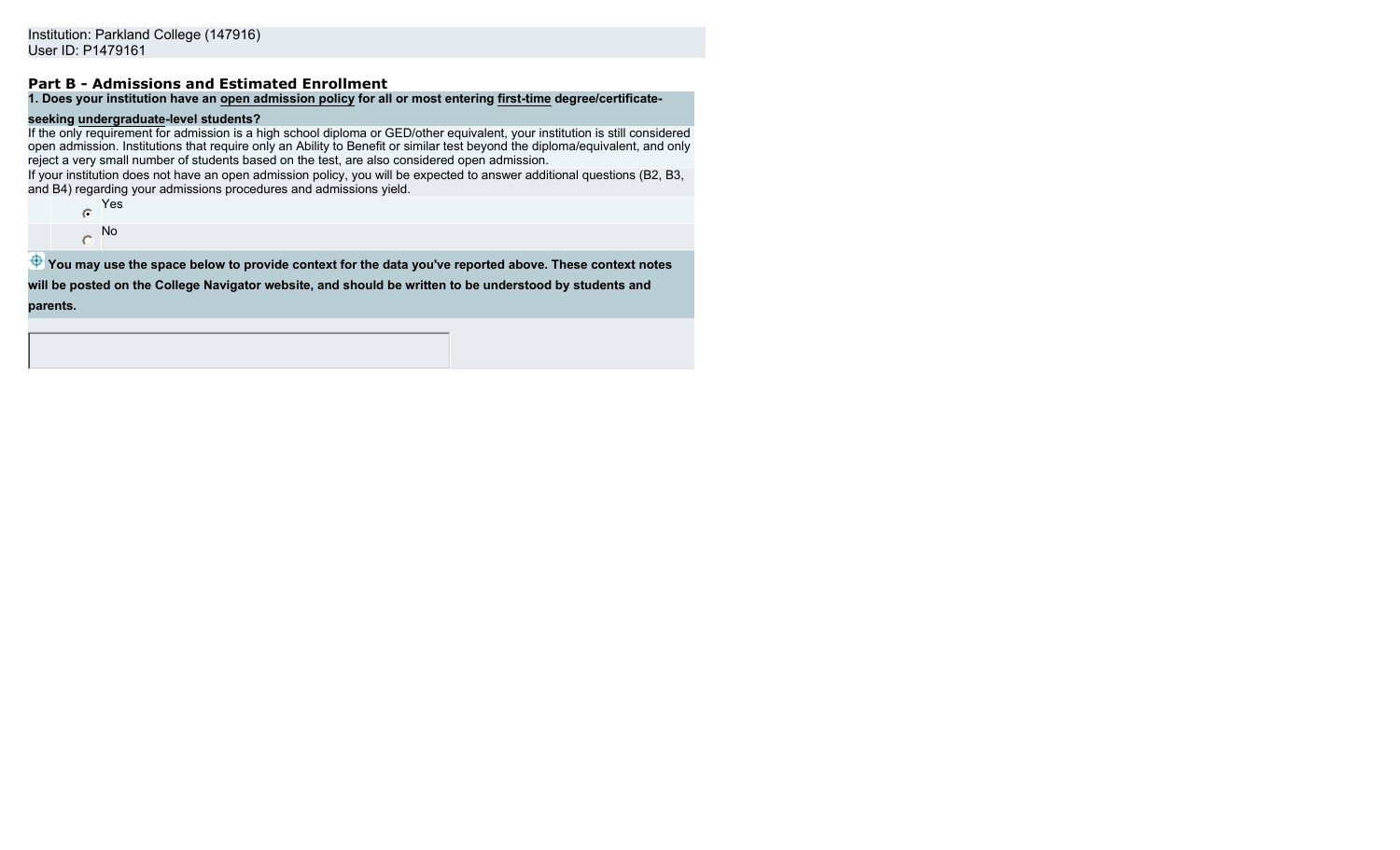### **Part B - Estimated Fall Enrollment**

#### **Estimated 2011 Fall Enrollment**

*Provide an early estimate of the institution's fall enrollment for all levels offered. Levels should match those indicated 'Yes' in the IC Header survey. If you made an error in the Header survey, please contact the Help Desk.*

#### *These data will NOT appear in College Navigator, but will be made available via the IPEDS Data Center.*

Estimates should be based on the definitions used in the IPEDS Fall Enrollment component submitted during the spring collection (for academic institutions report an estimate of the students that are/will be enrolled as of October 15, 2011; for program reporter institutions report an estimate of students enrolled in your institution at any time between August 1 and October 31, 2011). Prior year (PY) Fall Enrollment counts are provided for reference.

|                                                                                         | <b>Full-time</b> | <b>FT PY</b><br>Enroll-<br>ment | <b>Part-time</b> | PT PY<br>Enroll-<br>ment | <b>Total</b> |
|-----------------------------------------------------------------------------------------|------------------|---------------------------------|------------------|--------------------------|--------------|
| Undergraduate (academic or<br>occupational programs)                                    | $ 3,432\rangle$  | 3,497<br> 5,936                 |                  | 6,218                    | 9,368        |
| Of undergraduates, those who are<br>first-time, degree/certificate-<br>seeking students | 737              | 948<br>$\bigcirc$ 601           |                  | 1.536                    | 1,338        |
| <b>Graduate</b>                                                                         | 0                | 10                              |                  |                          | $\mathbf{0}$ |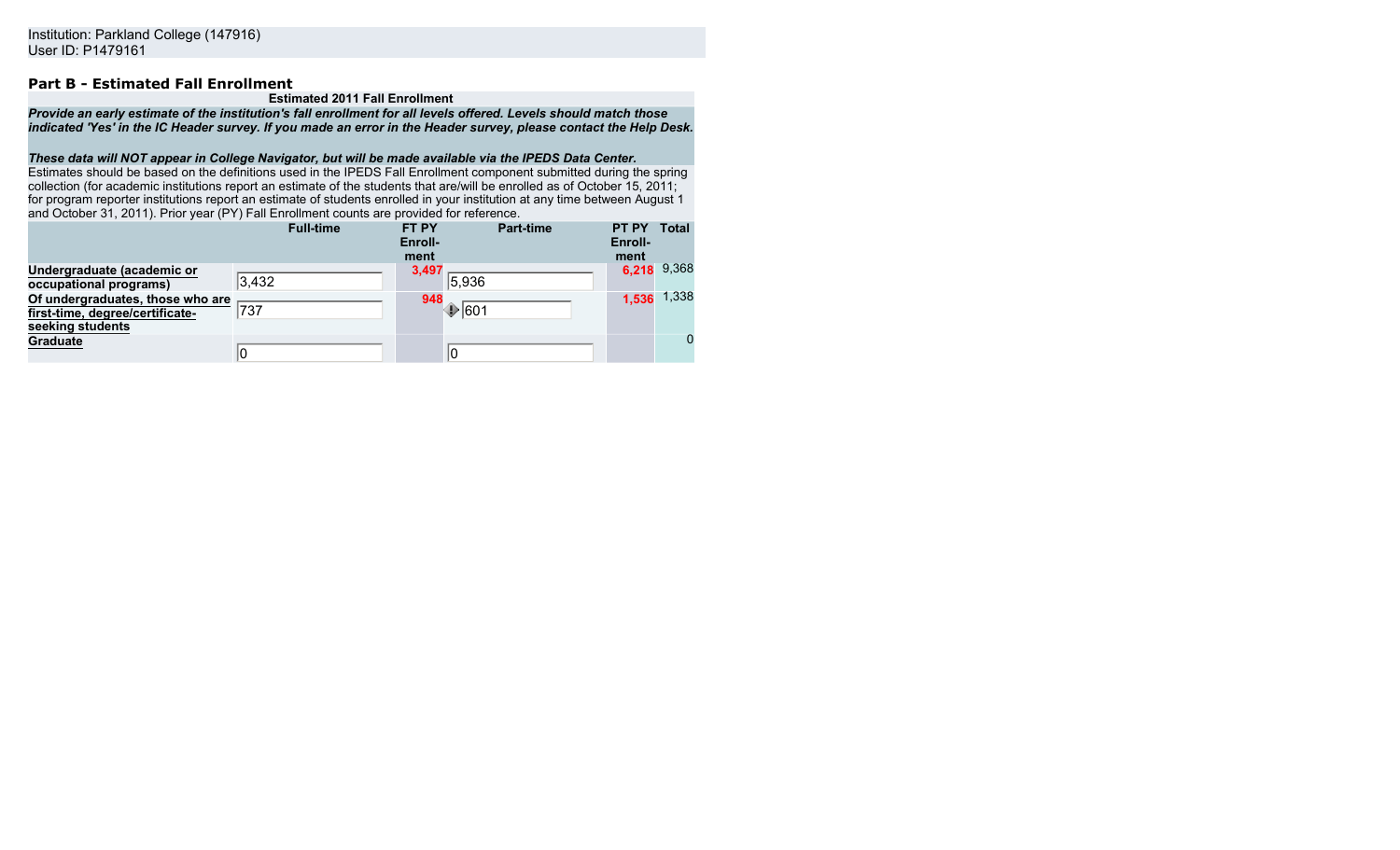#### **Part C - Student Services - Special Learning Opportunities 1. Does your institution accept any of the following? [Check all that apply]**

|                   | Dual credit (college credit earned while in high school) |  |
|-------------------|----------------------------------------------------------|--|
|                   | Credit for life experiences                              |  |
| Ⅳ                 | Advanced placement (AP) credits                          |  |
| None of the above |                                                          |  |

**2. What types of special learning opportunities are offered by your institution? [Check all that apply]**

| ⊽                   | Distance learning opportunities (e-learning)                                                        |  |  |  |  |  |  |
|---------------------|-----------------------------------------------------------------------------------------------------|--|--|--|--|--|--|
| $\overline{\vee}$   | ROTC                                                                                                |  |  |  |  |  |  |
|                     | Air Force<br>Army<br>Navy<br>$\overline{\nabla}$<br>ঢ়                                              |  |  |  |  |  |  |
| $\overline{\nabla}$ | Study abroad                                                                                        |  |  |  |  |  |  |
|                     | Weekend/evening college                                                                             |  |  |  |  |  |  |
|                     | Teacher certification (for the elementary, middle school/junior high, or secondary level)           |  |  |  |  |  |  |
|                     | Do not include certifications to teach at the postsecondary level.                                  |  |  |  |  |  |  |
|                     | Students can complete their preparation in certain areas of specialization                          |  |  |  |  |  |  |
|                     | Students must complete their preparation at another institution for certain areas of specialization |  |  |  |  |  |  |
|                     | This institution is approved by the state for the initial certification or licensure of teachers    |  |  |  |  |  |  |
|                     | None of the above                                                                                   |  |  |  |  |  |  |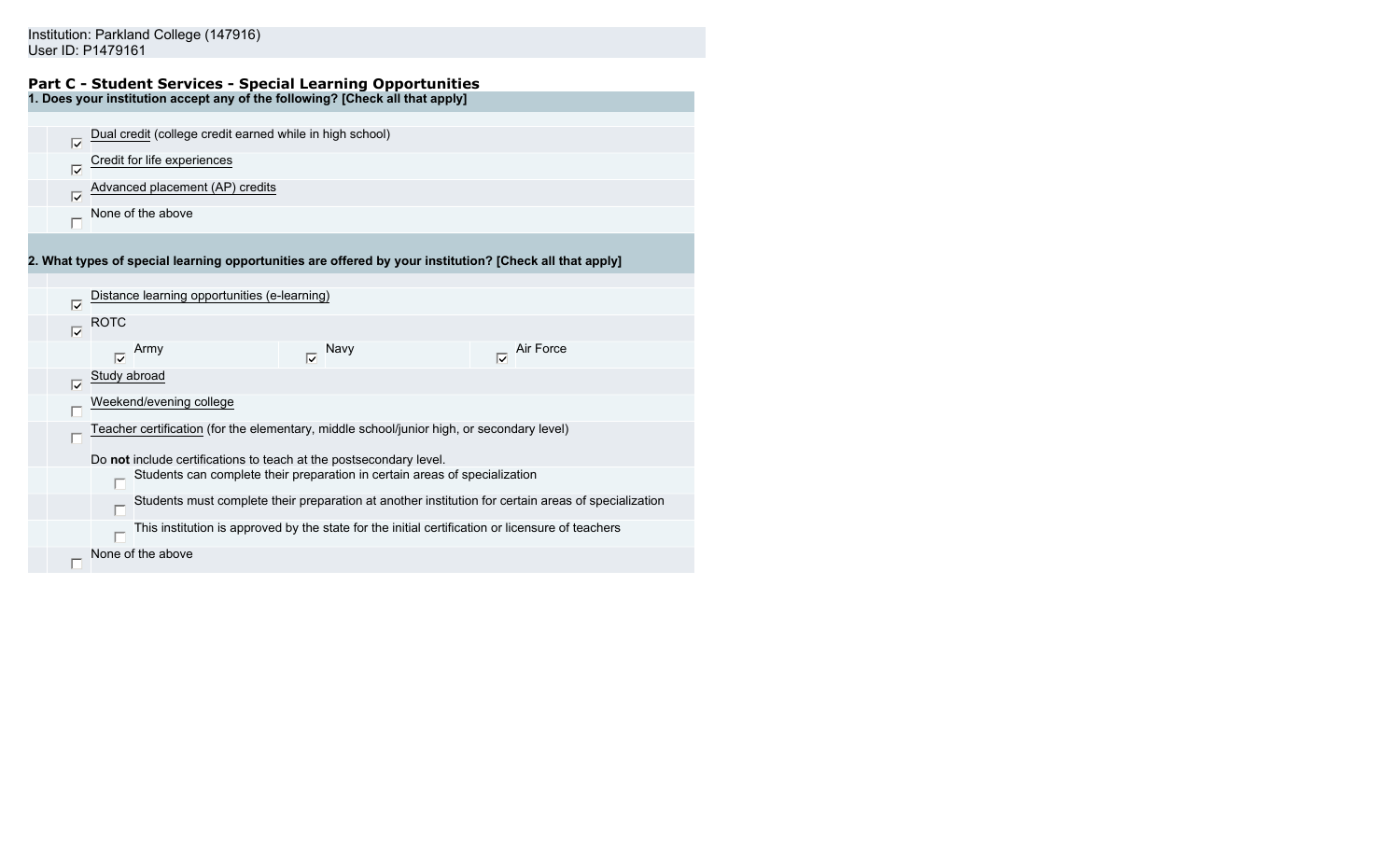### **Part C - Student Services - Services, Library, Tuition**

**4. Which of the following selected student services are offered by your institution? [Check all that apply]**

| ঢ়                | Remedial services                               |           |                                                                                                               |
|-------------------|-------------------------------------------------|-----------|---------------------------------------------------------------------------------------------------------------|
| ঢ়                | Academic/career counseling services             |           |                                                                                                               |
| ঢ়                | <b>Employment services for current students</b> |           |                                                                                                               |
| $\overline{\vee}$ | Placement services for program completers       |           |                                                                                                               |
| $\overline{\vee}$ | On-campus day care for children of students     |           |                                                                                                               |
|                   | None of the above                               |           |                                                                                                               |
|                   |                                                 |           |                                                                                                               |
|                   |                                                 |           | 5. Does your institution have its own library or are you financially supporting a shared library with another |
|                   | postsecondary education institution?            |           |                                                                                                               |
|                   |                                                 |           |                                                                                                               |
| ര                 | Have our own library                            |           |                                                                                                               |
|                   |                                                 |           | Do not have our own library but contribute financial support to a shared library                              |
|                   | Neither of the above                            |           |                                                                                                               |
|                   |                                                 |           | 6. Indicate whether or not any of the following alternative tuition plans are offered by your institution.    |
|                   |                                                 |           |                                                                                                               |
|                   |                                                 | $\cap$ No |                                                                                                               |
|                   |                                                 | G Yes     |                                                                                                               |
|                   |                                                 |           | Tuition guarantee                                                                                             |
|                   |                                                 |           | Prepaid tuition plan                                                                                          |
|                   |                                                 |           | Tuition payment plan                                                                                          |
|                   |                                                 |           | Other (specify in box below)                                                                                  |
|                   |                                                 |           | You may use the space below to provide context for the data you've reported above. These context notes        |

**will be posted on the College Navigator website, and should be written to be understood by students and parents.**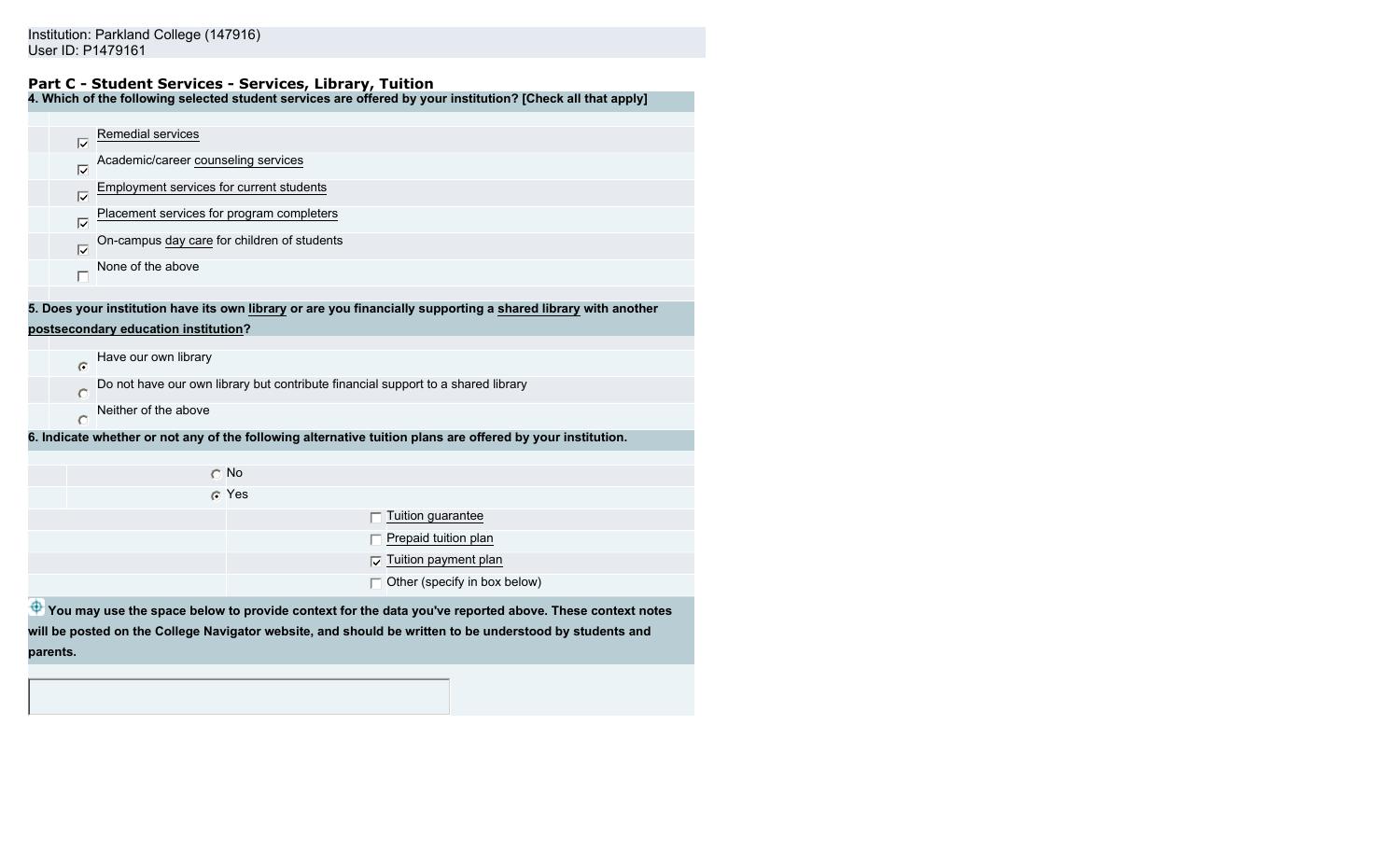# **Part C - Disability Service**

|          |                      | Please indicate the percentage of all undergraduates enrolled during fall 2010 who were formally registered as<br>students with disabilities with the institution's office of disability services (or the equivalent office). |
|----------|----------------------|-------------------------------------------------------------------------------------------------------------------------------------------------------------------------------------------------------------------------------|
| G        | 3 percent or less    |                                                                                                                                                                                                                               |
|          | More than 3 percent: | $\%$                                                                                                                                                                                                                          |
|          |                      | You may use the space below to provide context for the data you've reported above. These context notes                                                                                                                        |
|          |                      | will be posted on the College Navigator website, and should be written to be understood by students and                                                                                                                       |
| parents. |                      |                                                                                                                                                                                                                               |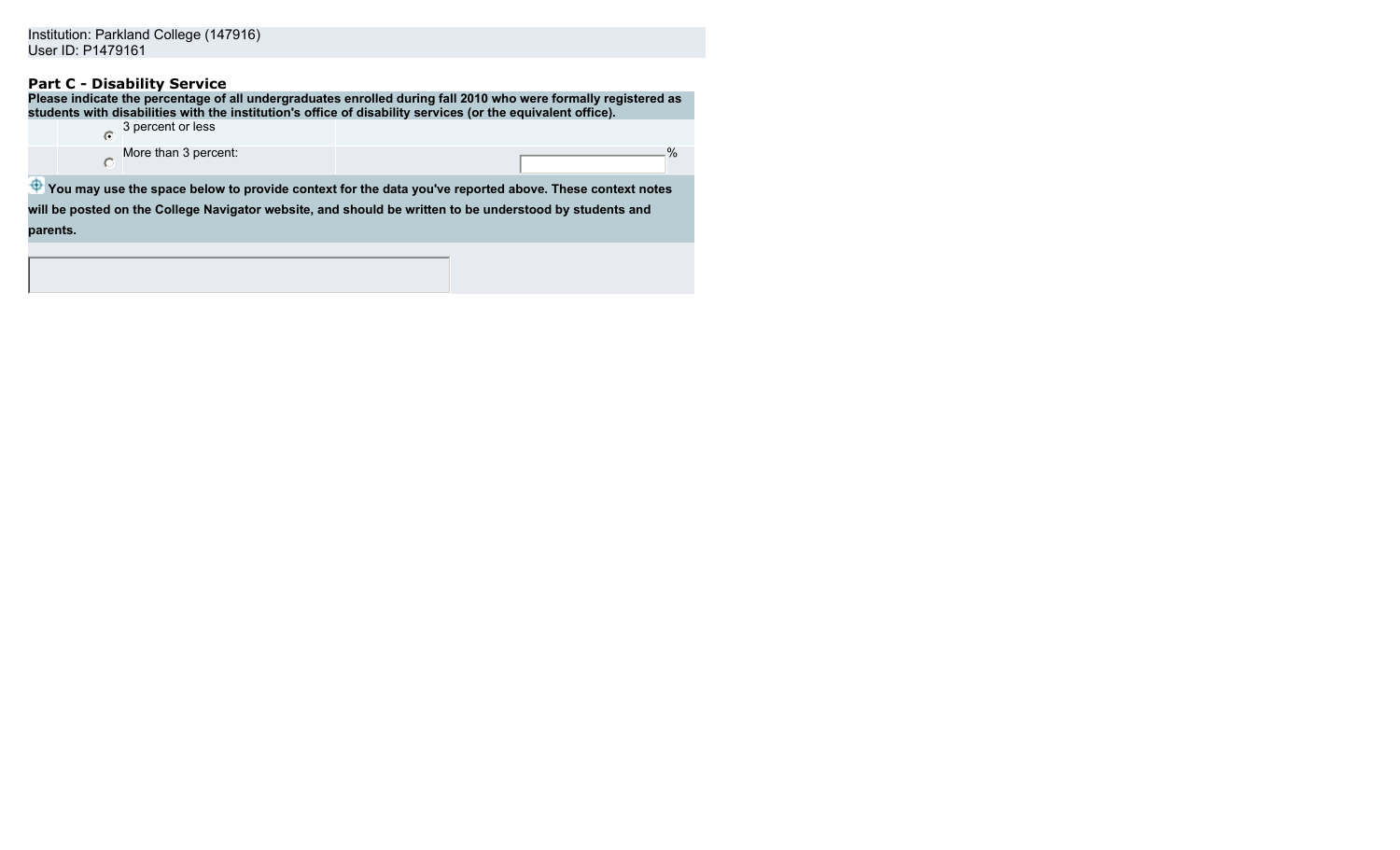### **Part D - Student Charges Questions**

# **1. Are all full-time, first-time degree/certificate-seeking students required to live on campus or in institutionally-**

#### **controlled housing?**

*If you answer Yes to this question, you will not be asked to report off-campus room and board in the price of attendance (D11).*

*If you make any exceptions to this rule, and have first-time, full-time students living off-campus, please answer No so that this does not cause conflicts with the Student Financial Aid survey.*

> No  $\bullet$ Yes  $\circ$

#### **2. Does your institution charge different tuition for in-district, in-state, or out-of-state students?**

*If you answer Yes to this question, you will be expected to report tuition amounts for in-district, in-state, and out-of-state students.*

*Please only select Yes if you really charge different tuition rates, or you will be reporting the same numbers 3 times.*

No  $\cap$ Yes  $\bullet$ 

#### **3. Does your institution offer institutionally-controlled housing (either on or off campus)?**

*If you answer Yes to this question, you will be expected to specify a housing capacity, and to report a room charge or a combined room and board charge (D10).*



charge meals against a meal card)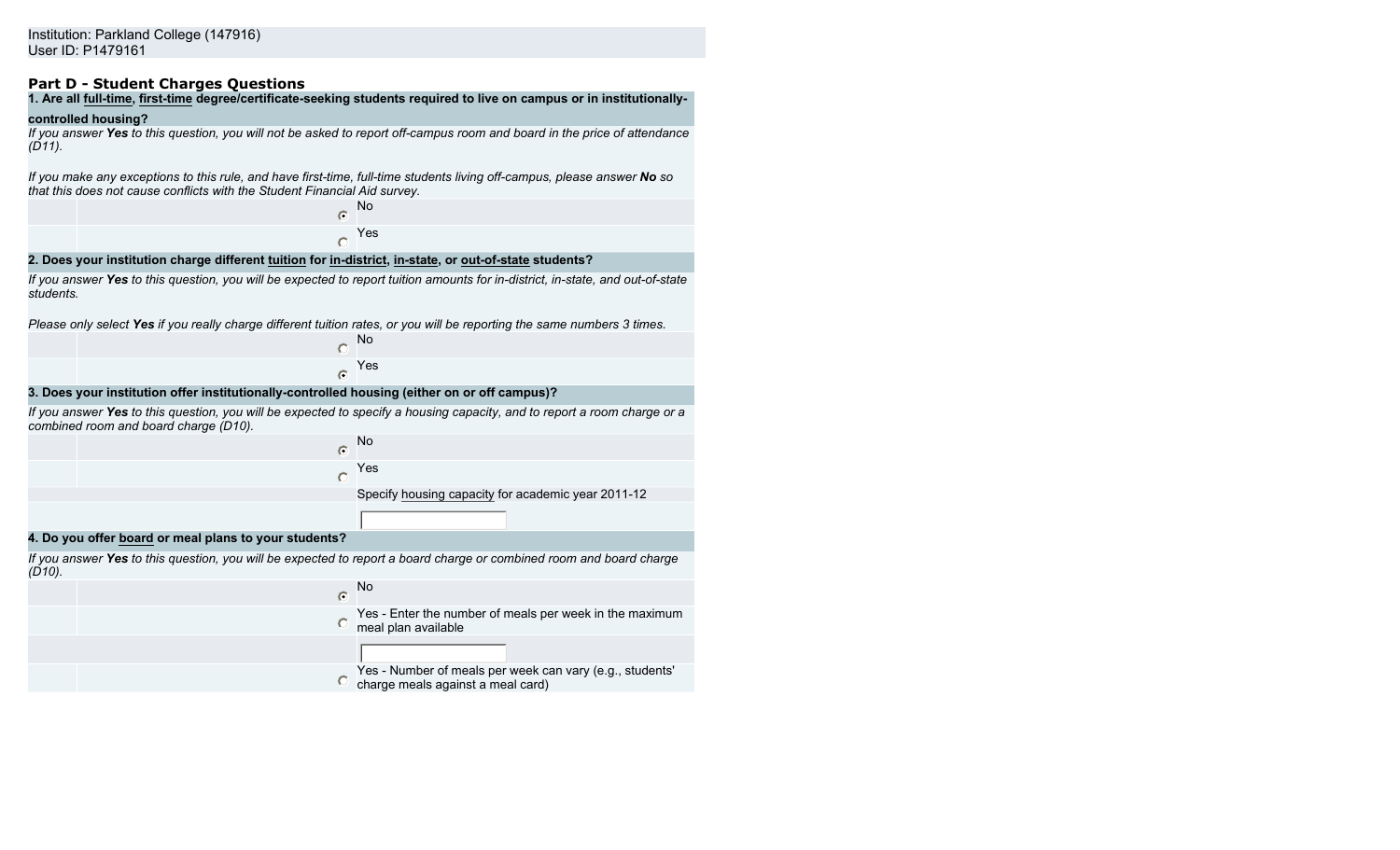### **Part D - Undergraduate Student Charges**

|                                                                                                                   | . u. . b     o.wo. q. uuuuto bluuchil o.w. qub                                    |              |          |              |              |                   |              |
|-------------------------------------------------------------------------------------------------------------------|-----------------------------------------------------------------------------------|--------------|----------|--------------|--------------|-------------------|--------------|
|                                                                                                                   | If the institution charges an application fee, indicate the amount.               |              |          |              |              |                   |              |
|                                                                                                                   |                                                                                   |              | Amount   |              |              | <b>Prior year</b> |              |
|                                                                                                                   | Undergraduate application fee                                                     |              |          |              |              |                   |              |
|                                                                                                                   |                                                                                   |              |          |              |              |                   |              |
|                                                                                                                   | 5. Charges to full-time undergraduate students for the full academic year 2011-12 |              |          |              |              |                   |              |
| Please be sure to report an average tuition that includes all students at all levels (freshman, sophomore, etc.). |                                                                                   |              |          |              |              |                   |              |
|                                                                                                                   |                                                                                   |              |          |              |              |                   |              |
|                                                                                                                   | <b>In-district</b>                                                                | <b>Prior</b> | In-state | <b>Prior</b> | Out-of-state |                   | <b>Prior</b> |

|             |                              | vear  |       | year  |        | year   |
|-------------|------------------------------|-------|-------|-------|--------|--------|
|             | All full-time undergraduates |       |       |       |        |        |
| Average     |                              | 2.820 |       | 7.590 |        | 11,850 |
| tuition     | 2,970                        |       | 7,530 |       | 12,450 |        |
| Required    |                              |       |       | 210   |        |        |
| <u>fees</u> | 240                          |       | 240   |       | 240    |        |
|             |                              |       |       |       |        | 240    |

#### **6. Per credit hour charge for part-time undergraduate students**

*Please be sure to report an average per credit tuition that includes all students at all levels (freshman, sophomore, etc.).*

|                           | <b>In-district</b> | Prior<br>vear | In-state | <b>Prior</b><br>year | Out-of-state | <b>Prior</b><br>year |
|---------------------------|--------------------|---------------|----------|----------------------|--------------|----------------------|
| Per credit<br>hour charge | 99                 |               | 251      | <b>OEO</b>           | 14F          | 395                  |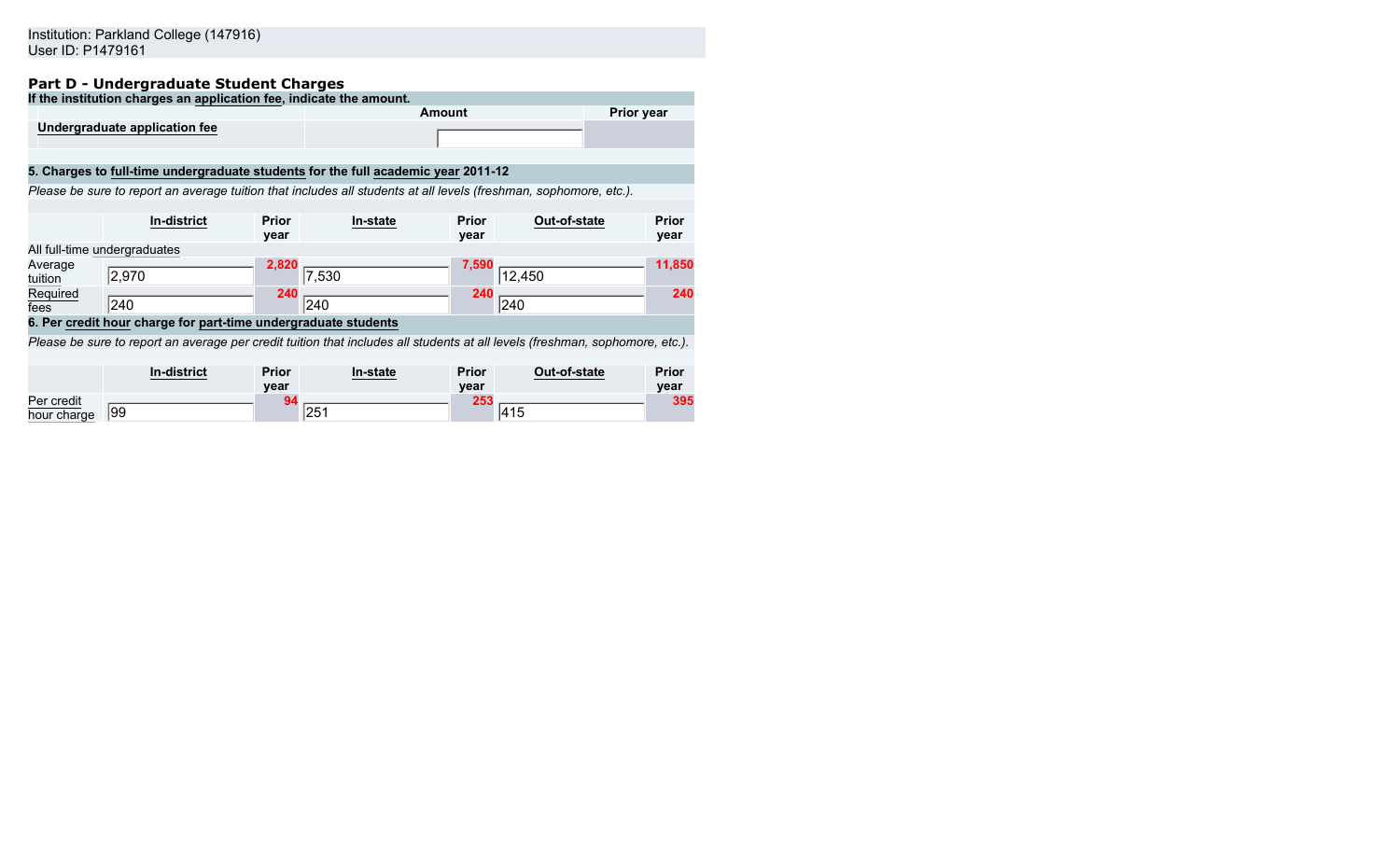# **Part D - Student Charges - Price of Attendance**

# **11. Cost (price) of attendance for full-time, first-time undergraduate students:**

*Please enter the amounts requested below. These data will be made available to the public on College Navigator. Data for prior years may be corrected. If your institution participates in any Title IV programs (Pell, Stafford, etc.), you must complete all information for the current year. Estimates of expenses for books and supplies, room and board, and other expenses are those from the Cost of Attendance report used by the financial aid office in determining financial need. Please talk to your financial aid office to get these numbers, to ensure that you are reporting correct numbers.*

Leave items that do not apply blank and the system will fill in as "not applicable" or indicate that more information is needed. For example, if your institution was not open in 2008-09, leave those cells blank and call the Help Desk to override any errors. DO NOT attempt to overcome the errors by entering false data.

If the *2011-12* tuition and/or fees for *entering students* are covered by a tuition guarantee program, check the applicable box(es) under 'Tuition Guarantee'. Additionally, if the guarantee is not for a 0% increase, please indicate the maximum % increase guarantee. *These numbers are expected to be fairly small. Please contact the Help Desk if you are confused about these values and how to report them.*

| <b>Charges for</b><br>2008-09<br>full<br>academic<br>year |                                             | 2009-10 | 2010-11        | 2011-12          |                                                                                                                 |                              |
|-----------------------------------------------------------|---------------------------------------------|---------|----------------|------------------|-----------------------------------------------------------------------------------------------------------------|------------------------------|
|                                                           | <b>Published tuition and required fees:</b> |         |                |                  | Tuition<br>Guarantee<br>(check<br>only if<br>applicable<br>to<br>entering<br><b>students</b><br>in 2011-<br>12) | <b>Guaranteed increase %</b> |
| In-district                                               |                                             |         |                |                  |                                                                                                                 |                              |
| Tuition                                                   | 2,520                                       | 2,670   | 2,820          | 2,970            | $\Box$                                                                                                          |                              |
| Required<br>fees                                          | 90                                          | 90      | $\bigcirc$ 240 | $\sqrt{240}$     | $\Box$                                                                                                          |                              |
| Tuition +<br>fees total                                   | 2,610                                       | 2,760   | 3,060          | 3,210            |                                                                                                                 |                              |
| PY tuition +<br>fees total                                | 2,610                                       | 2,760   | 3,060          |                  |                                                                                                                 |                              |
| In-state                                                  |                                             |         |                |                  |                                                                                                                 |                              |
| Tuition                                                   | 6,810                                       | 7,200   | 7,590          | 7,530            | $\Box$                                                                                                          |                              |
| Required<br>fees                                          | $\overline{90}$                             | 90      | $\bigcirc$ 240 | $\overline{240}$ | $\Box$                                                                                                          |                              |
| Tuition +<br>fees total                                   | 6,900                                       | 7,290   | 7,830          | 7,770            |                                                                                                                 |                              |
| PY tuition +<br>fees total                                | 6,900                                       | 7,290   | 7,830          |                  |                                                                                                                 |                              |
| Out-of-state                                              |                                             |         |                |                  |                                                                                                                 |                              |
| Tuition                                                   | 10,650                                      | 11,250  | 11,850         | 12,450           | $\Box$                                                                                                          |                              |
| Required<br>fees                                          | 90                                          | 90      | $\bigcirc$ 240 | $\sqrt{240}$     | $\Box$                                                                                                          |                              |
|                                                           | 10,740                                      | 11,340  | 12,090         | 12,690           |                                                                                                                 |                              |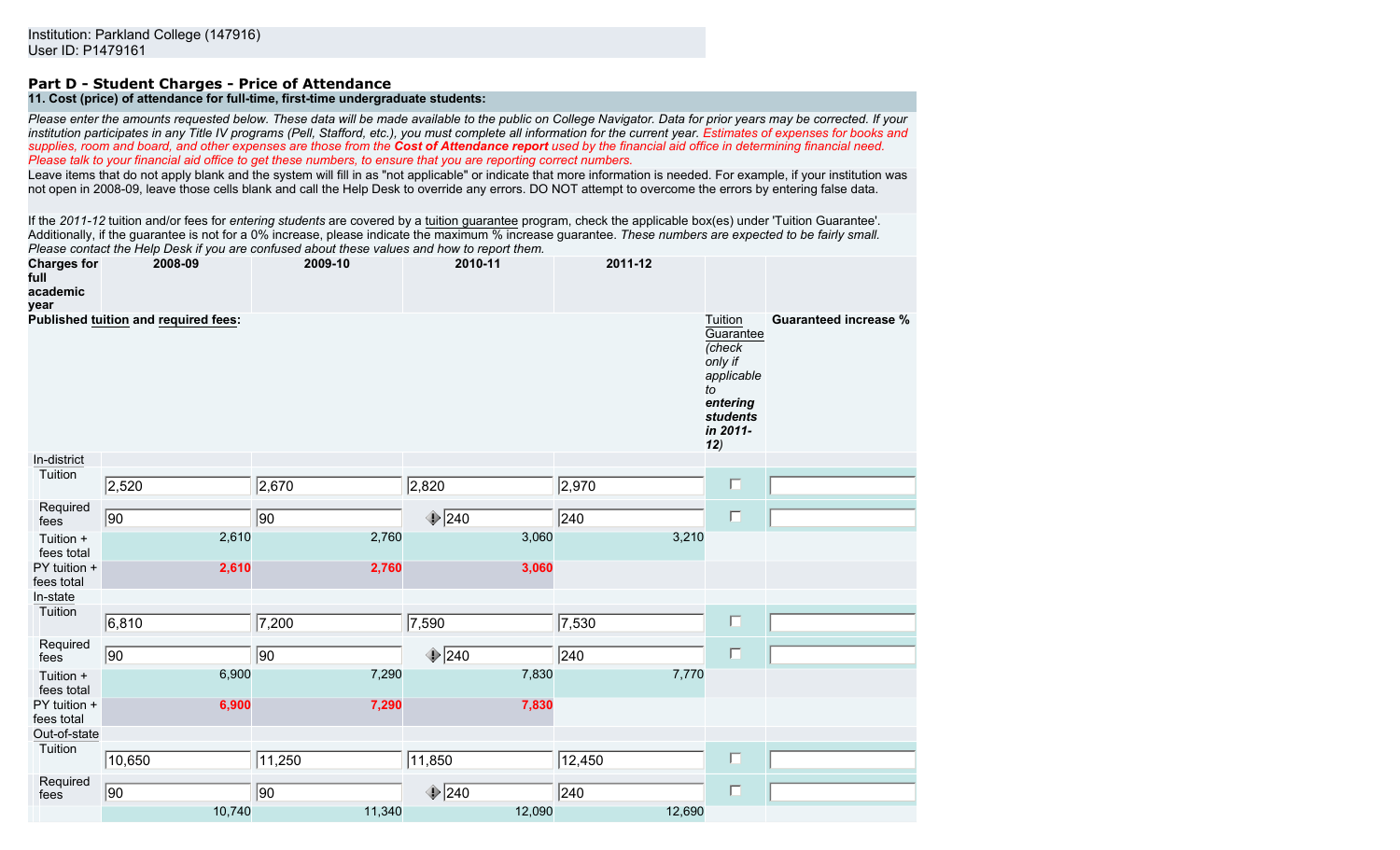| Tuition +<br>fees total<br>PY tuition +<br>fees total |                                                                                                                                                | 10,740 | 11,340 | 12,090 |       |  |  |
|-------------------------------------------------------|------------------------------------------------------------------------------------------------------------------------------------------------|--------|--------|--------|-------|--|--|
|                                                       |                                                                                                                                                |        |        |        |       |  |  |
| Books and<br>supplies                                 | 1,200                                                                                                                                          |        | 1,200  | 1,500  | 1,500 |  |  |
|                                                       | Off campus (not with family):                                                                                                                  |        |        |        |       |  |  |
| Room and<br>board                                     | 4,700                                                                                                                                          |        | 4,700  | 5,000  | 5,000 |  |  |
| Other<br>expenses                                     | 3,000                                                                                                                                          |        | 3,100  | 3,000  | 3,000 |  |  |
| Room and<br>board and<br>other<br>expenses            |                                                                                                                                                | 7,700  | 7,800  | 8,000  | 8,000 |  |  |
|                                                       | Off campus (with family):                                                                                                                      |        |        |        |       |  |  |
| Other<br>expenses                                     | 3,000                                                                                                                                          |        | 3,100  | 3,000  | 3,000 |  |  |
| φ                                                     | You may use the space below to provide context for the data you've reported above. These context notes will be posted on the College Navigator |        |        |        |       |  |  |

**website, and should be written to be understood by students and parents.**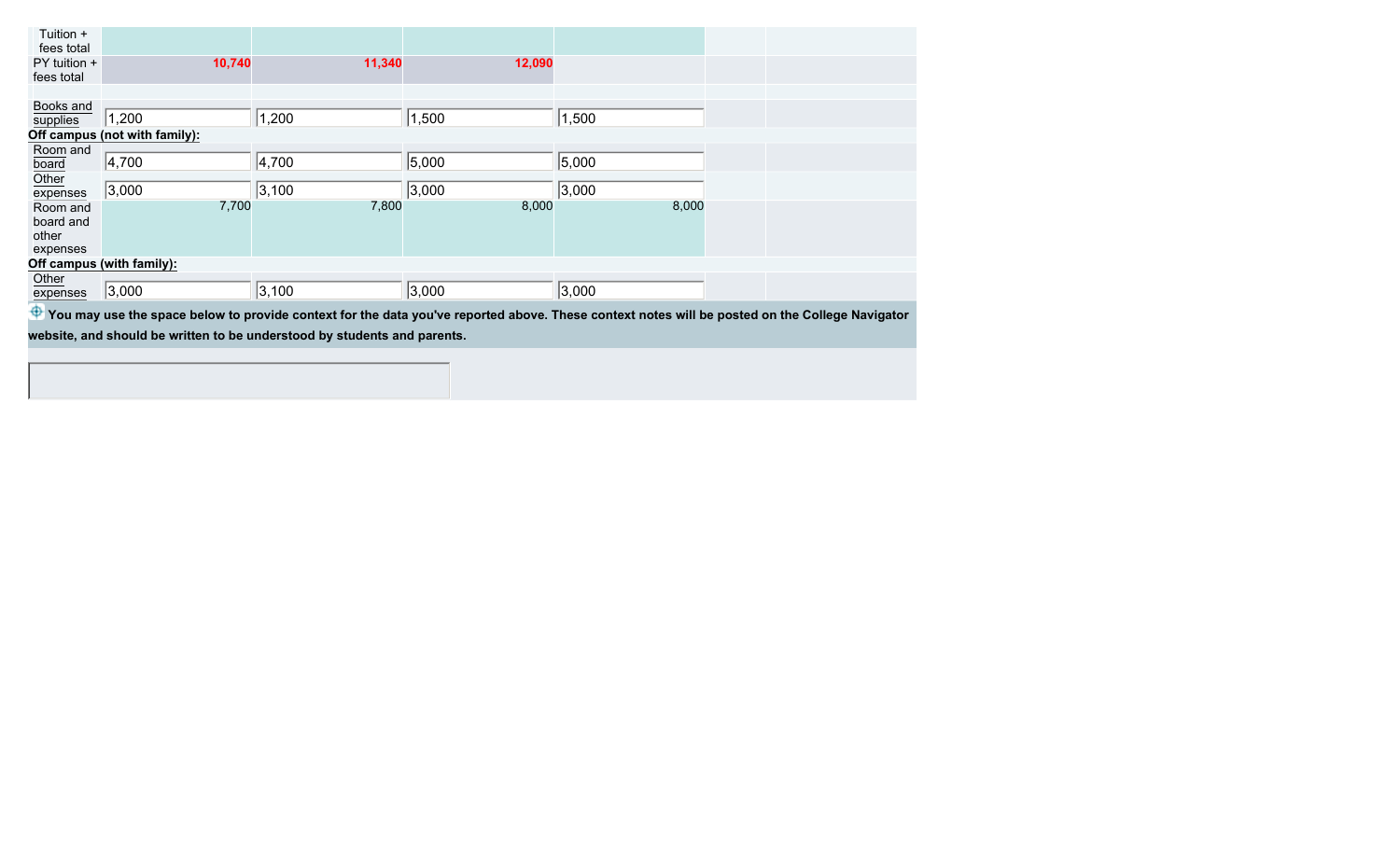# **Part E - Athletic Association**

|           | $\mathsf{l}.$ Is this institution a member of a national athletic association? |
|-----------|--------------------------------------------------------------------------------|
|           | No                                                                             |
| $\bullet$ | Yes - Check all that apply                                                     |
|           | National Collegiate Athletic Association (NCAA)                                |
|           | Attional Association of Intercollegiate Athletics (NAIA)                       |
|           | National Junior College Athletic Association (NJCAA)                           |
|           | United States Collegiate Athletic Association (USCAA)                          |
|           | National Christian College Athletic Association (NCCAA)                        |
|           | Other                                                                          |

**2. If this institution is a member of the NCAA or NAIA, specify the conference FOR EACH SPORT using the pull down menu.**

| <b>Sport</b>                        | <b>NCAA or NAIA member</b>   | <b>Conference</b> |
|-------------------------------------|------------------------------|-------------------|
| Football                            | $N$ No $\bigcap$ Yes-Specify | Select One        |
|                                     | Basketball No Yes-Specify    | Select One        |
|                                     | Baseball No Yes-Specify      | Select One        |
| Cross<br>country<br>and/or<br>track | No Yes-Specify               | Select One        |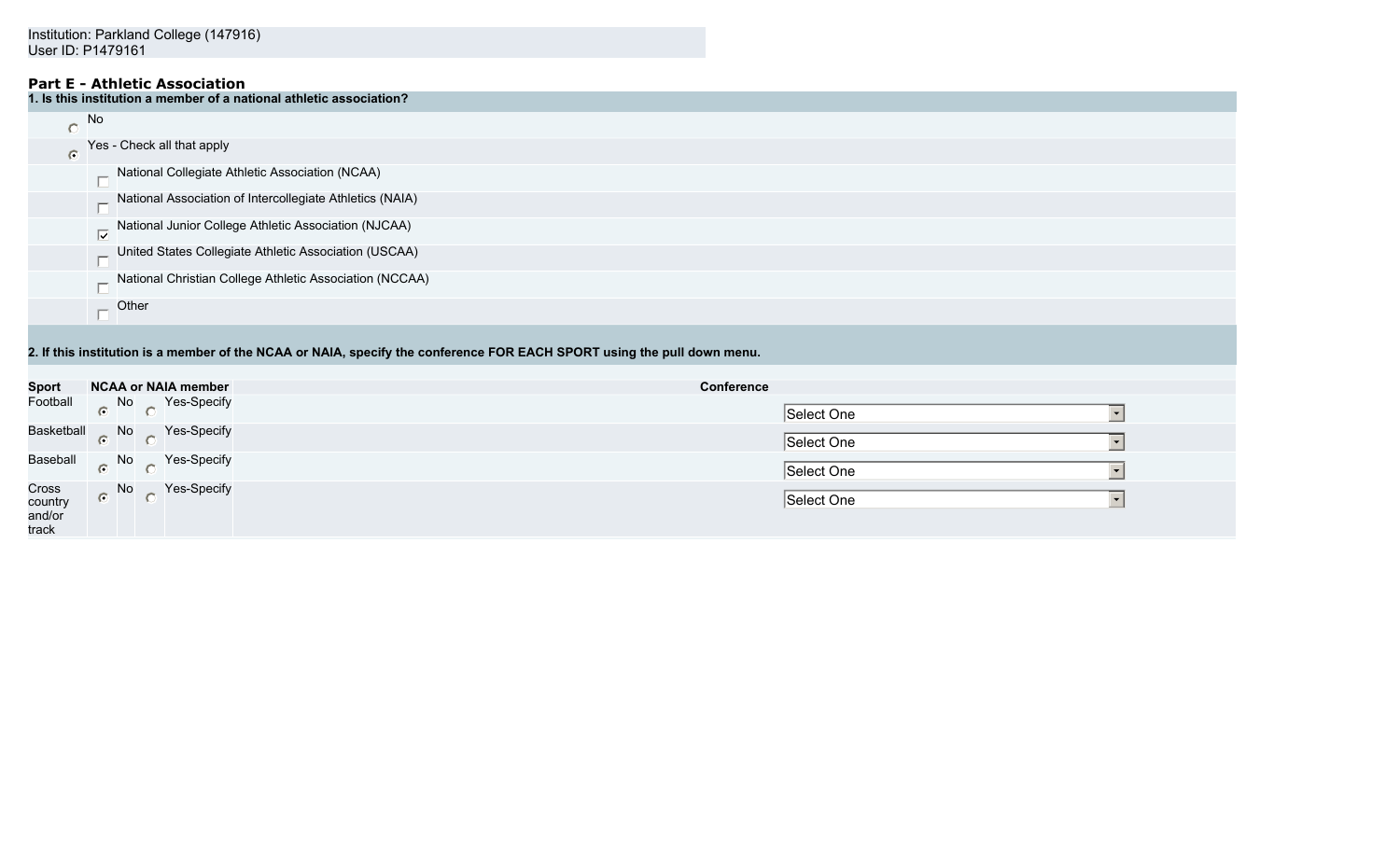### **Summary**

# **Institutional Characteristics Component Summary Academic Year Reporters**

IPEDS collects important information regarding your institution. All data reported in IPEDS survey components become available in the IPEDS Data Center and appear as aggregated data in various Department of Education reports. Additionally, some of the reported data appears specifically for your institution through the College Navigator website and is included in your institution's Data Feedback Report (DFR). The purpose of this summary is to provide you an opportunity to view some of the data that, when accepted through the IPEDS quality control process, will appear on the College Navigator website and/or your DFR. College Navigator is updated approximately three months after the data collection period closes and Data Feedback Reports will be available through the ExPT and sent to your institution's CEO in November 2012.

Please review your data for accuracy. If you have questions about the data displayed below after reviewing the data reported on the survey screens, please contact the IPEDS Help Desk at: 1-877-225-2568 or ipedshelp@rti.org.

| <b>GENERAL INFORMATION</b>                                                                           |                                                                                                                                                                                                  |  |
|------------------------------------------------------------------------------------------------------|--------------------------------------------------------------------------------------------------------------------------------------------------------------------------------------------------|--|
| Mission Statement                                                                                    | http://www.parkland.edu/about/mission.aspx                                                                                                                                                       |  |
| Are all the programs at your institution<br>offered completely via distance<br>education?            | <b>No</b>                                                                                                                                                                                        |  |
| Special Learning Opportunities                                                                       | Distance learning opportunities (e-learning)<br>ROTC (Army<br>Navy<br>Air Force)<br>Study abroad                                                                                                 |  |
| Student Services                                                                                     | Remedial services<br>Academic/career counseling services<br>Employment services for current students<br>Placement services for program completers<br>On-campus day care for children of students |  |
| Credit Accepted                                                                                      | Dual credit (college credit earned while in high school)<br>Credit for life experiences<br>Advanced placement (AP) credits                                                                       |  |
| Undergraduate students enrolled who<br>are formally registered with office of<br>disability services | 3 percent or less                                                                                                                                                                                |  |

| <b>PRICING INFORMATION</b>                                                         |          |          |          |          |  |
|------------------------------------------------------------------------------------|----------|----------|----------|----------|--|
| 2008-09<br>Estimated expenses for academic year for full-time, first-time students |          | 2009-10  | 2010-11  | 2011-12  |  |
| In-district tuition and fees                                                       | \$2,610  | \$2,760  | \$3,060  | \$3,210  |  |
| In-state tuition and fees                                                          | \$6,900  | \$7,290  | \$7,830  | \$7,770  |  |
| Out-of-state tuition and fees                                                      | \$10,740 | \$11,340 | \$12,090 | \$12,690 |  |
| Books and supplies                                                                 | \$1,200  | \$1,200  | \$1,500  | \$1,500  |  |
| Off Campus Room and Board                                                          | \$4,700  | \$4,700  | \$5,000  | \$5,000  |  |
| Off Campus Other Expenses                                                          | \$3,000  | \$3,100  | \$3,000  | \$3,000  |  |
| Off Campus with family Other Expenses                                              | \$3,000  | \$3,100  | \$3,000  | \$3,000  |  |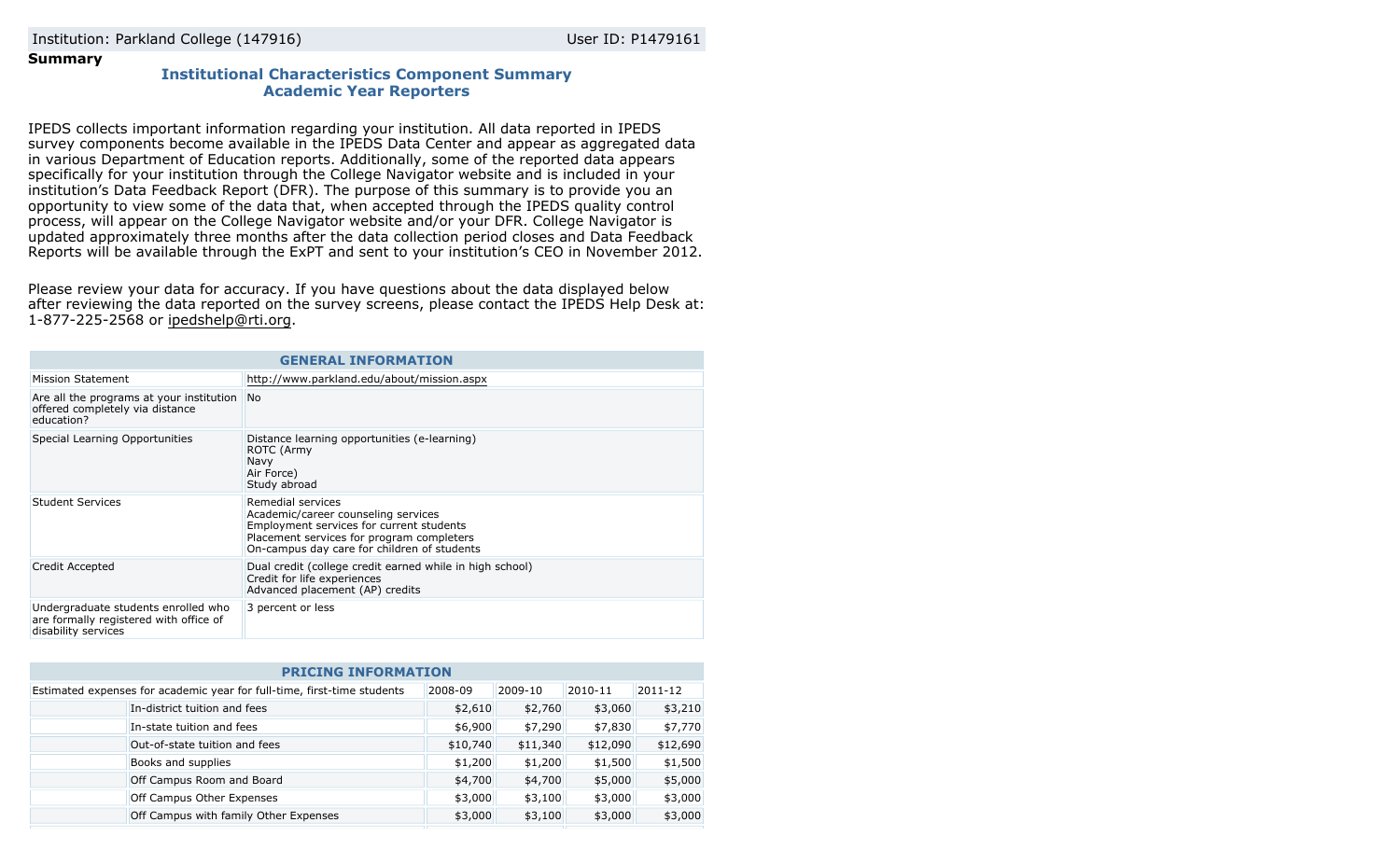| <b>PRICING INFORMATION</b>                                                   |              |                      |       |  |
|------------------------------------------------------------------------------|--------------|----------------------|-------|--|
| Average undergraduate student tuition and fees for academic year 2011-<br>12 |              | Tuition              | Fees  |  |
|                                                                              | In-district  | \$2,970              | \$240 |  |
|                                                                              | In-state     | \$7,530              | \$240 |  |
|                                                                              | Out-of-state | \$12,450             | \$240 |  |
| Alternative tuition plans                                                    |              | Tuition payment plan |       |  |

| <b>ADMISSIONS INFORMATION</b> |     |
|-------------------------------|-----|
| Open admission                | Yes |